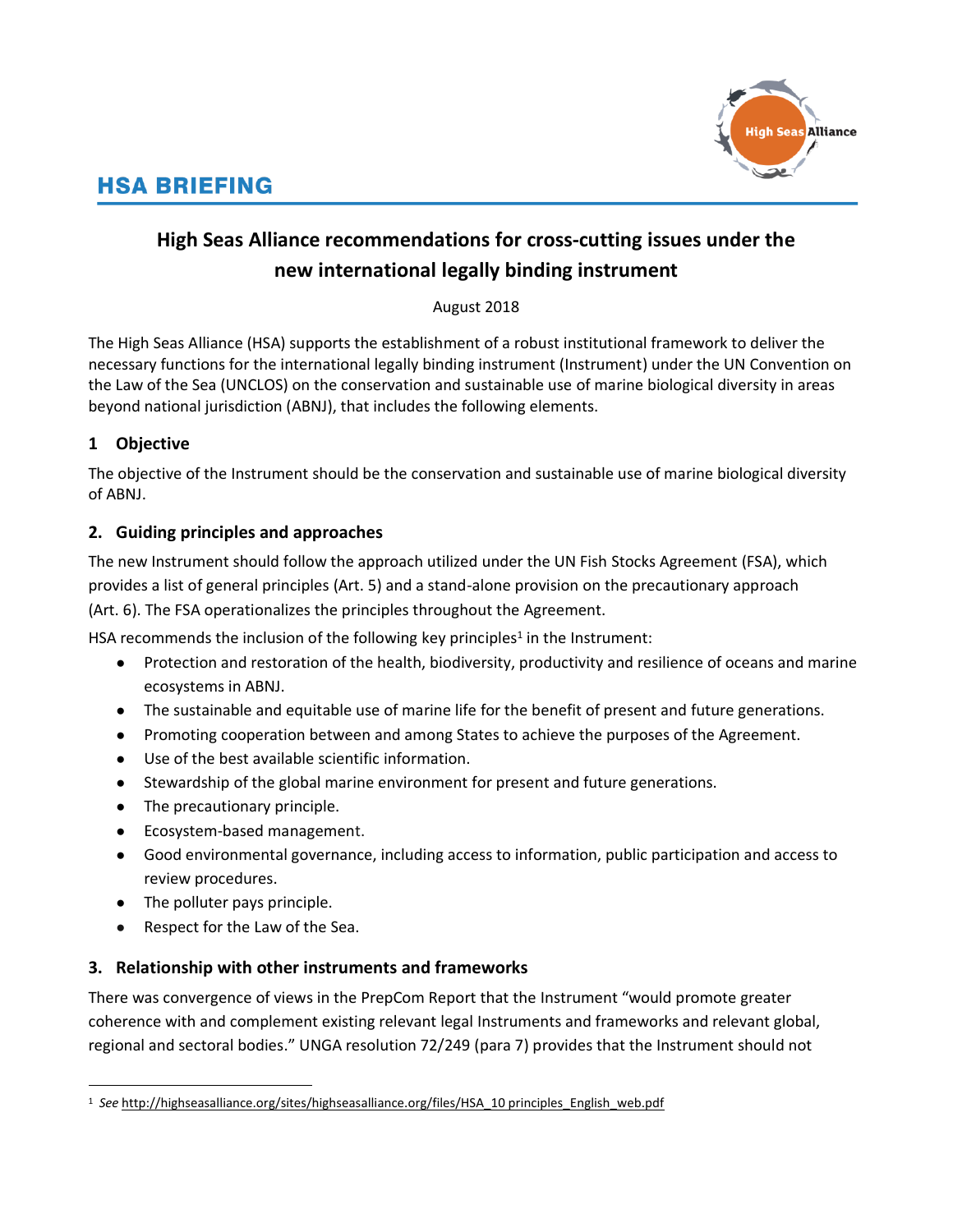"undermine" existing legal Instruments and frameworks and global, regional and sectoral bodies. Measures agreed under the new Instrument should not and will not reduce the effectiveness of conservation and sustainable use measures adopted under existing legal Instruments and regional and sectoral bodies, but rather, can enhance, complement and supplement action taken by regional and sectoral organizations through the following by:

- Enhancing coordination and cooperation between different competent bodies, thus overcoming existing fragmentation and harmonizing their ocean conservation efforts;
- Providing expertise and scientific information to understand cumulative impacts of multiple activities as well as integrating biodiversity considerations into their work;
- Providing global guidance on how to effectively implement ecosystem-based management measures;
- Effectively addressing cumulative impacts, including from different activities and impacts, thus ensuring coherence and ensuring that the conservation efforts undertaken by one sector (e.g. the closure of a fisheries area to protect a vulnerable marine ecosystem) are not compromised by conflicting activities (e.g. seabed mining).

# **4. Dispute Settlement and Compliance Mechanisms**

A robust dispute settlement mechanism is a vital component of good governance and compliance and will be essential to effective implementation of the Instrument. While many sectoral and regional Instruments have their own dispute resolution provisions, reliance on these can result in legal uncertainty, forum shopping, confusion, and expense. Thus, disputes under the Instrument should be resolved peacefully in accordance with Part XV of UNCLOS, which already provides for compulsory and binding settlement of disputes. All States Parties to the Instrument, some of whom may not be party to the Convention, should be addressed.

The Instrument can gain further inspiration from the **FSA Part VIII. In particular, relevant provisions include:** 

- Article 27 (Obligation to settle disputes by peaceful means);
- Article 28 (Prevention of Disputes);
- Article 29 (Disputes of a Technical Nature) (technical disputes could be resolved expeditiously without recourse to binding procedures by designating an ad hoc expert panel);
- Article 30 (Procedures for the settlement of disputes) (*mutatis mutandis*); and
- Article 31 (Provisional Measures).

The Instrument should also provide for the ability to request Advisory Opinions from the International Tribunal for the Law of the Sea (ITLOS), and allow standing for non-governmental organizations (NGOs) (at present NGOs cannot request an Advisory Opinion). ITLOS is a standing tribunal under UNCLOS Art. 287, with funding provided from the public purse at no additional cost, whereas arbitration, such as that under Annex VII or Special Arbitration in Annex VIII, can be very expensive and prohibitive. It may be appropriate to establish a special chamber of ITLOS on marine biodiversity (akin to the Seabed Disputes Chamber), which is possible under Article 15 of the ITLOS Statute.

#### **Other Compliance Mechanisms**

States Parties to the Agreement should adopt laws and regulations to implement the Instrument, consistent with its provisions, and encourage non-Parties to become Parties to the Instrument and to adopt laws and regulations where needed.

A compliance mechanism should be integrated with dispute resolution and be non-confrontational, transparent, flexible, cost-effective, preventive and facilitative in nature. It should help Parties implement the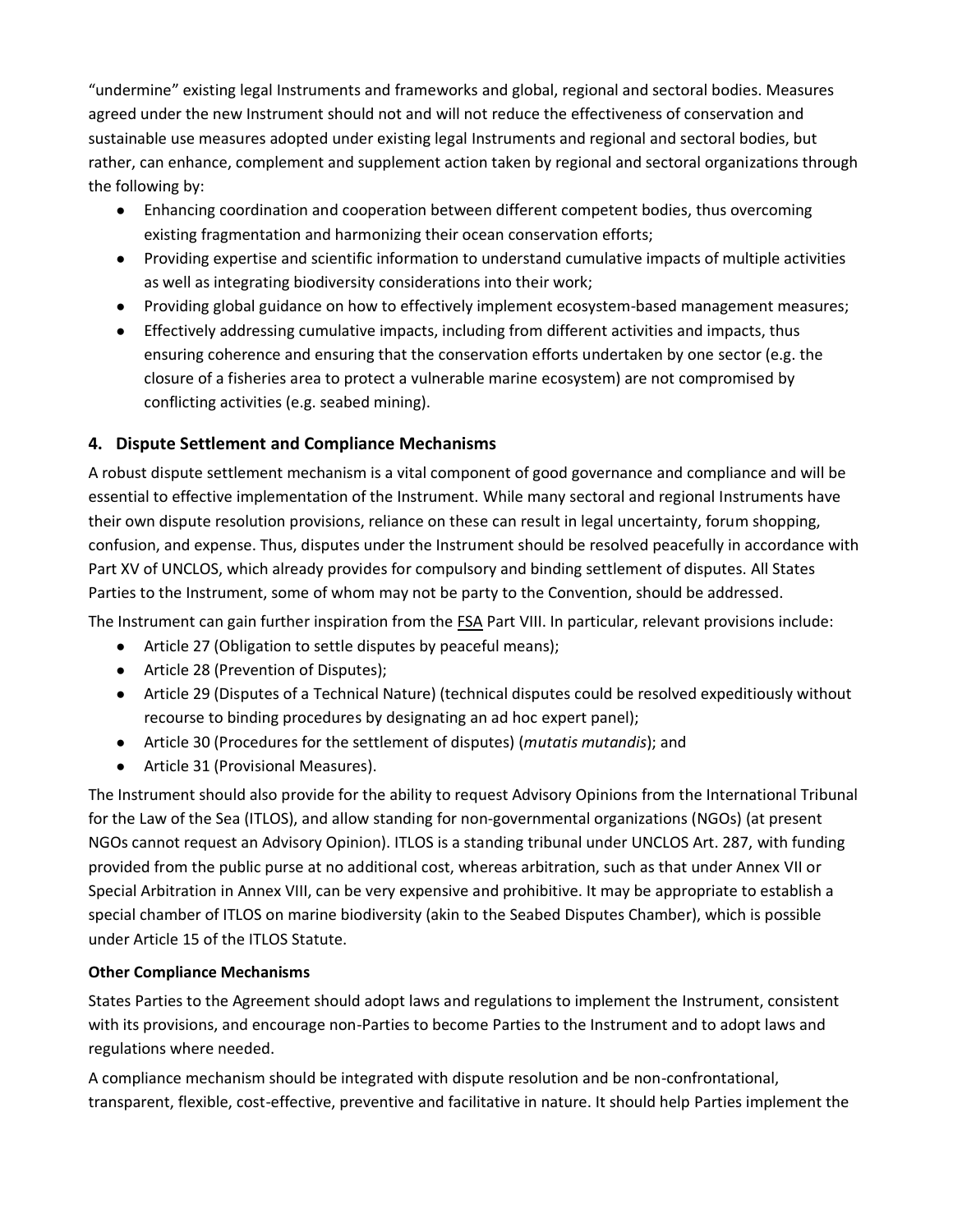provisions of the Agreement, and should build on compliance mechanisms in other instruments such as the Convention on Access to Information, Public Participation in Decision-making and Access to Justice in Environmental Matters (Aarhus Convention)<sup>2</sup> and the Convention on Environmental Impact Assessment in a Transboundary Context (Espoo Convention).<sup>3</sup>

If, after undertaking the facilitation procedure, and considering the cause, type, degree and frequency of compliance difficulties, it is considered necessary to pursue further measures to address a Party's implementation and compliance difficulties, the Instrument should provide mechanisms for:

(a) Further support for the Party concerned, including prioritization of technical assistance and capacitybuilding and access to financial resources; and/or

(b) Issuance of a cautionary statement and provision of advice regarding future compliance to help Parties to implement the provisions of the Convention and to promote cooperation between all Parties, and/or reporting to the Conference of the Parties for appropriate action.

These procedures are non-binding and non-confrontational and have been shown to improve compliance and implementation in a cost-effective way.

### **5. Monitoring, reporting and review**

The Instrument should include a strong framework for three different tiers of monitoring, reporting and review to determine: 1) the effectiveness in achieving its objectives; 2) the fulfillment of State obligations under the Instrument; and 3) the mechanisms for implementation of the Instrument in the light of the best available scientific information.

#### **Monitoring**

The Instrument should include provisions for monitoring action taken by all stakeholders, namely:

- A global monitoring mechanism to, inter alia, collect monitoring data from national, regional and sectoral bodies, assess implementation, and ensure that the impacts of authorized activities in ABNJ are monitored, reported and reviewed; and
- A global data bank or clearing-house mechanism developed through an appropriate publicly accessible online platform that supports data collection, handling, and data analysis.

#### **Reporting**

 $\overline{a}$ 

The Instrument should include a transparent, inclusive and participatory mechanism that supports reporting by all relevant stakeholders, and sets out national, regional and sectoral activities on implementation.

- The Instrument should provide for reporting by States Parties and annual submission of reports, data or other information by States, regional and sectoral organizations, international organizations and civil society including NGOs.
- Reports should be made publicly available and all interested stakeholders, including civil society, should have an opportunity to comment on the reports.

 $2$  The Instrument could provide for a non-confrontational, non-judicial and consultative compliance mechanism similar to that of the Convention, Art. 15. The Aarhus Convention's arrangements allow for appropriate public involvement and include the option of considering communications from members of the public and have established a Compliance Committee.

<sup>&</sup>lt;sup>3</sup> The Espoo Convention has established an *Implementation Committee*, which is also a non-adversarial and assistance-oriented procedure, without prejudice to the settlement of disputes provisions of the Convention.